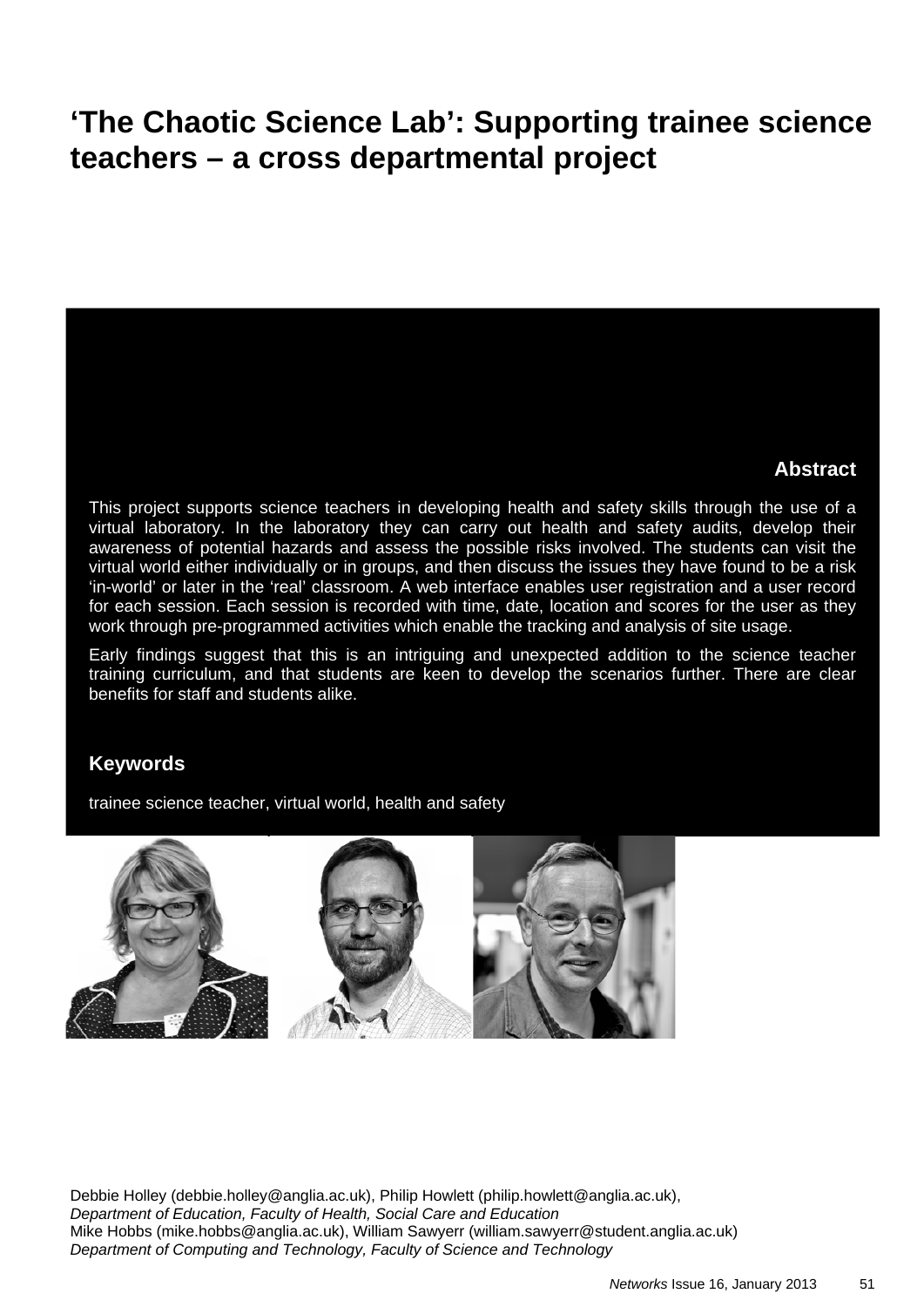## **Introduction: Health and Safety in schools**

Health and safety issues in laboratories are important aspects in the training of any type of scientist. For those becoming science teachers in schools, health and safety is essential not only in terms of the safety of themselves and their pupils, but also in terms of teaching the importance of the topic.

Health and safety in schools is governed by the *Health and Safety at Work Act 1974* which is a very wide ranging piece of legislation. The Health and Safety Executive (HSE) summarises the responsibilities of employees outlined in the Act as being:

'1. Follow the training you have received when using any work items your employer has given you.

- 2. Take reasonable care of your own and other people's health and safety.
- 3. Co-operate with your employer on health and safety.

4. Tell someone (your employer, supervisor, or health and safety representative) if you think the work or inadequate precautions are putting anyone's health and safety at serious risk' (HSE, 2009).

These key points are applicable to all teachers in schools, but for teachers of science they are particularly important as science teaching by the very nature of the subject, is not without potential significant risk. Borrows (2006) highlights the fact that science teachers are anxious to avoid injury to students, colleagues or themselves. However, of all the accidents to students in schools reported to the HSE, only 2% occurred in science lessons (HSE, 2000). The Consortium of Local Education Authorities for the Provision of Science Services (CLEAPSS, 2008) report that a large number of these accidents involve new teachers in the first few months of their teaching, and consequently adequate health and safety training is essential for any science teacher training course.

CLEAPSS (2009) have produced guidance, including checklists, to help with ensuring that trainee science teachers (and new staff to a school) are fully aware of the health and safety issues. However, valuable preparatory work should be done during the teacher training course prior to beginning the placement. All science courses will include some aspects of health and safety preparation and planning, though this will be effectively a theoretical approach. This is complimented by the school-based practice which comprises 120 days in placement schools where most heads of science or school-science mentors will ensure that there is an appropriate induction to the health and safety policy of the science department.

Trainees have little time to develop their skills in health and safety in a pedagogy-based curriculum, and although there are numerous excellent resources available, it is the interactivity of practise in a safe environment that is missing. The difficulty with explaining health and safety issues to large numbers simultaneously is a common issue, and the use of web-based technologies is not new, for example Kennedy and Palmer (2011) describe the delivery of a web-based training and testing program to very large cohorts of students. The development of the Chaotic Laboratory project differs from this more traditional web based delivery by offering the affordances of interactions within a 3D immersive world. It offers trainees opportunities to develop virtual practical experience of the issues and the consequences of some key health and safety issues. The project outcomes encompass all four main aspects of the *Health and Safety at Work Act 1974* as outlined by the HSE (2009).

## **Our Project Aims**

The project aims were:

- 1. To scope out the possibilities of developing a relevant and interactive space where trainee teachers could visit either individually or in groups.
- 2. To explore the affordances of a 3D virtual world (we selected Second Life).
- 3. To develop a prototype web interface enabling staff to track student interactions and activities 'in world' and export these; thus offering the potential to merge database information sets.

## **Integrating virtual worlds and e-learning resources into the curriculum**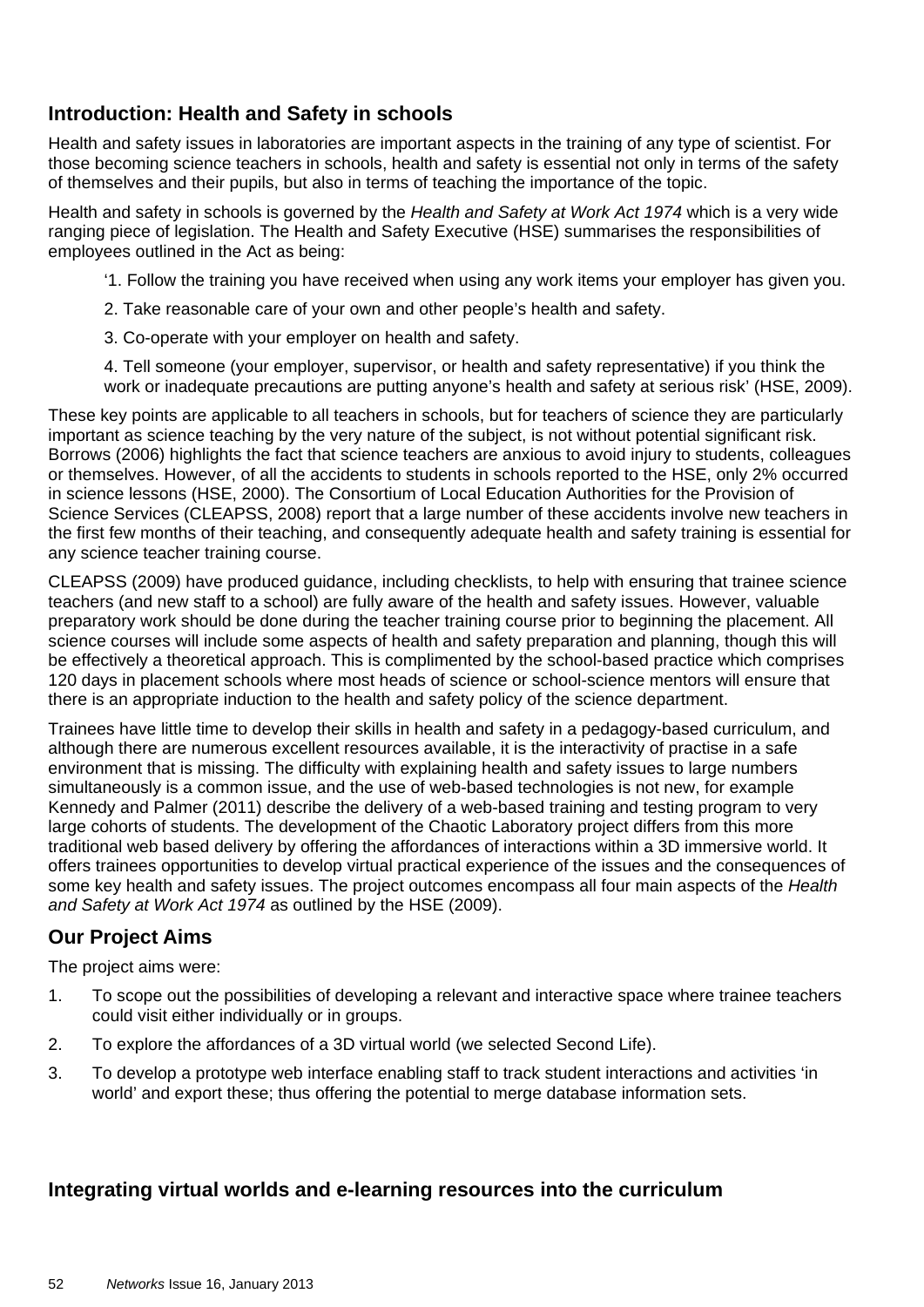The New Media Consortium's (NMC) *Horizon Report 2012* describes technological trends that are currently affecting teaching, learning, and creative inquiry in higher education. Key results of the consortium's research indicate that increasingly, people expect to be able to work, learn, and study whenever and wherever they want to and that education paradigms are shifting to include online learning, hybrid learning and collaborative models (NMC, 2012). Similarly, Oblinger (2012) of EDUCAUSE argues that information technology can be a game changer in higher education, with the use of mobile devices, games, and social networks creating new learning experiences. The NMC also highlights several other emerging technologies which include mobile apps, tablet computing, game-based learning, personal learning environments, augmented reality and natural user interfaces that are likely to enter mainstream educational use over the next five years (NMC, 2012). However, much of the recent focus on the adoption of emerging technologies for educational purposes is not simply for using the latest and shiniest technologies. According to Glynn and Thorn (2011), these emerging technologies are intended to solve pedagogical problems in learning and teaching. In other words, they must integrate with the curriculum.

This project is located within this wider debate, in that integrating virtual worlds into the curriculum provides support for hybrid learning and collaborative models as well as creating new learning experiences. The term 'virtual world' describes an electronic environment that visually mimics complex physical spaces, where people can interact with each other and with virtual objects, and where people are represented by animated characters called avatars (Bainbridge, 2007). The use of virtual worlds within the curriculum maps on to game-based learning which, according to Royle (2008), shares many attributes with the pedagogy of problem-based learning. Virtual worlds within the curriculum also map on to the use of augmented reality as a way of outputting information from the perspective of the real world. Billinghurst and Dünser (2012) state that augmented reality supports the understanding of complex phenomena by providing unique visual and interactive experiences that combine real and virtual information and help communicate abstract problems to learners.

Second Life is an online virtual world that enables users to carry out a number of activities including exploring, socialising, and participating in individual or group activities using their avatars. Second Life allows content to be built and owned by its users. As such, it provides tools and guidance for manipulating the environment; allowing action scripting, object construction and two-way data communication with external databases and web servers.

Generally, virtual worlds provide a range of affordances which are useful for learning and teaching. The following is a summary of some of the affordances of virtual worlds (Wasko *et al.*, 2011):

- a blend of 'same-time same-place' fostering of participatory, collaborative learning in a safe and engaging environment;
- taking on different roles in simulated surroundings and to communicate and learn together as a group;
- conducting projects or task that might be impossible for the single learner;
- conducting projects or tasks that are impossible to conduct in the real world;
- confronting difficult problems, testing the outcome of certain decisions, and experiencing the consequences associated with those decisions;
- allowing users to progress at their own pace, offering different levels of changes and capabilities to endure a skill-ability balance for users.

Previous work at Anglia Ruskin University (Hobbs, Brown and Gordon, 2008; Anglia Ruskin Second Life Wiki, 2009) and elsewhere (Open University, 2008; JISC, 2009), demonstrate the importance of continuing development and evaluation of the pedagogic framework in virtual worlds. Developing the Chaotic Lab will enable original research into pedagogic practice in areas of usability, integration with teaching practice, communication and assessment of virtual world learning, student induction and support.

When complete the Chaotic Lab would be stocked with a series of individual and group activities. These would be selected and initiated from a web interface that controlled the placing and attributes of interactive objects (such as a chemical spill) within the virtual environment. The educator would need a reasonable knowledge of Second Life but would not need to be an expert developer in order to use the resource for their students. The system would track the locations and actions of student avatars within the environment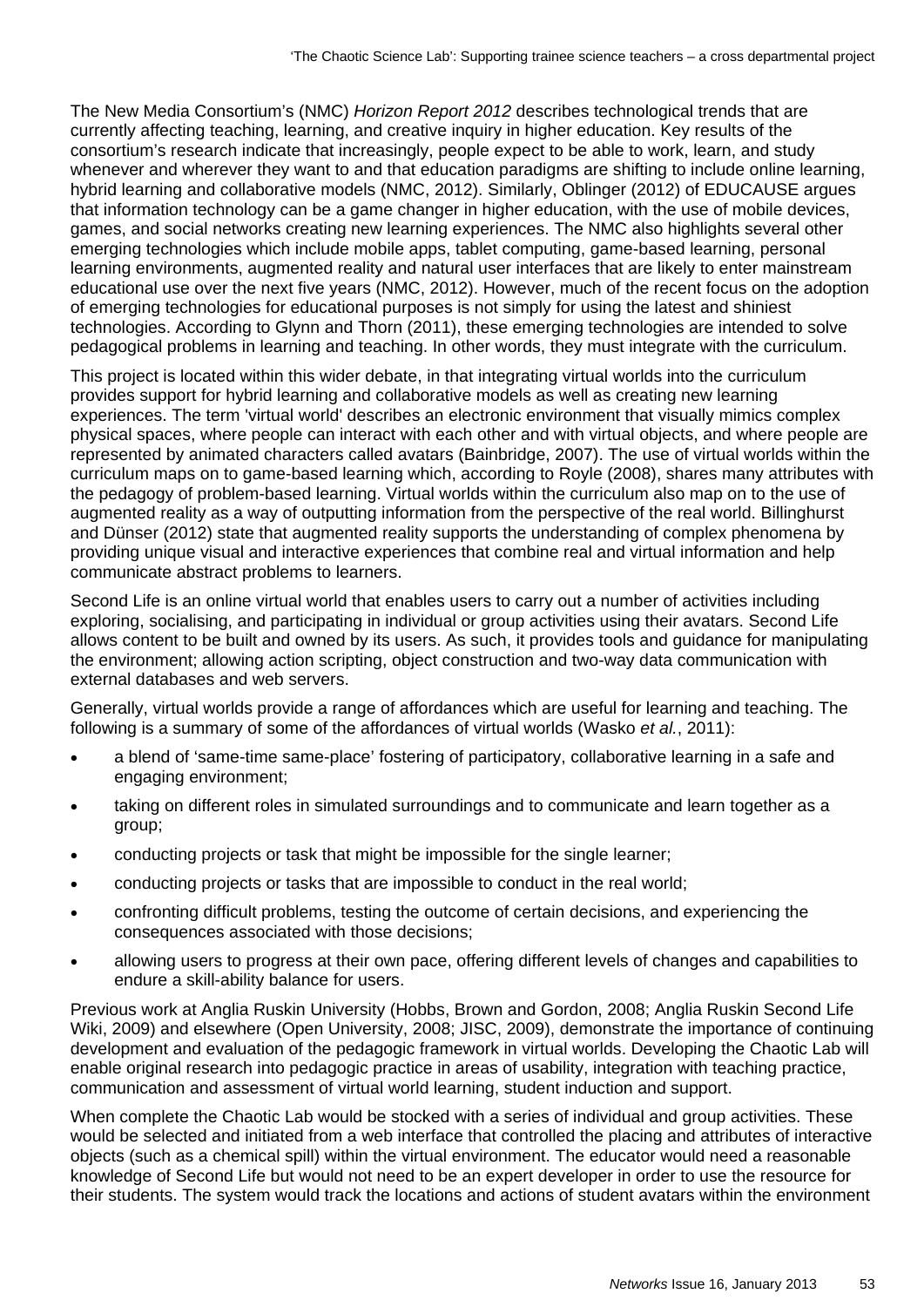and allow annotations and responses to questions to be recorded. The key pedagogic outcome will be the application of correct health and safety process assessed by recording student decisions when reacting to the virtual world scenario. The abstraction of the communications and supporting data model from the virtual world allows flexibility in the application area, so that the same core resources can be used to support different application areas. This means that the funded research work will inform future mainstream curriculum development for blended and e-learning resources in a range of disciplinary contexts.

### **The Deliverables**

#### **Development decisions**

The main deliverable is a virtual laboratory and associated learning materials, which pilots an implementation of the virtual world pedagogic process (JISC, 2009) and the use of the supporting infrastructure.

The project team chose to develop in the Second Life (SL) (Linden, 2012) as this is the most developed and commonly used virtual world for educational implementation (Sherblom *et al.*, 2009, HETL, 2011). This enabled the project to utilise the existing *Anglia Ruskin Island* (SLURL, 2012) resource and development experience within the team. Additionally this project facilitated Knowledge Transfer in areas of infrastructure development and deployment from an expert virtual world developer (Logan, 2012).

The technology used by SL provides tools for manipulating the environment, allowing action scripting, object construction and two-way data communication with external database and web servers. These features allow us to build scenarios, manage then and own the intellectual property of the resources.

#### **Database and Communications**

A recent project (The 3D warehouse, LMU *et al.,* 2011) developed an interactive scenario to help train warehouse staff on Health and Safety. The role of the virtual world was to reinforce learning from other sources and the data from the role play is only displayed to the user. For our project we wanted educators to be able to see results from student activities so that they could pinpoint areas of weakness and provide feedback to students.

SLOODLE (SLOODLE, 2011) is a popular, open source, tool-set that links the SL (and related virtual worlds) to the Moodle VLE via HTTP communication. Although SLOODLE successfully facilitates the integration of real and virtual learning the functionality is broader and less focused on scenario management than we need. So we developed our own, relatively simple, communication protocols to create a dedicated resource that would be easy for students to use and instructors to monitor.



Figure 1: Overview of communication protocols

Objects within the virtual world were scripted with HTTP access protocols to enable them to pass information from the scenario, over the internet, to a supporting database implemented in PHP and MySQL. For example, when an object is moved from one location to another in the virtual scenario it reports the change to the remote database. Once the raw data has been recorded, which includes session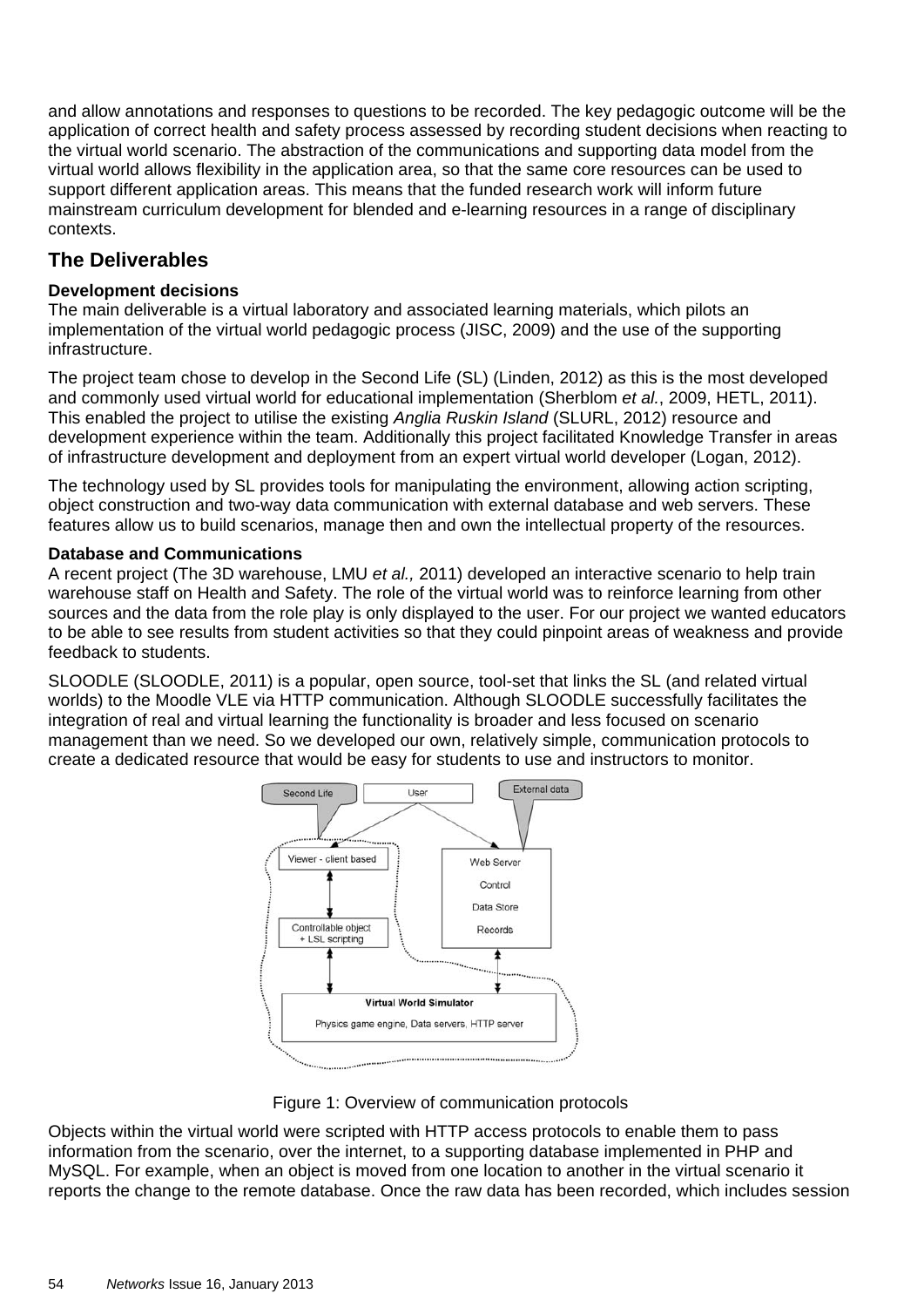time and student ID, it can be assessed to see if the object is in the right or wrong place (according to the currently running scenario) and given marks accordingly.

When setting up a session for a student the database is also used to automatically select the objects and their locations for the scenario. This provides an element of variety in the role play activity.

#### **System Operation**

Currently the system allows for sessions that relate to preparing the class room for a teaching session by having a number of different items that need to be put into their correct places.



on real science laboratory





Sandry Logan's 'Control Panel' Options Web Site Reset Passwd End Session New Session Cancel **Pitch Langle** 





Figure 4: Chemical cupboard showing placement of bottles, and fire equipment located by control panel

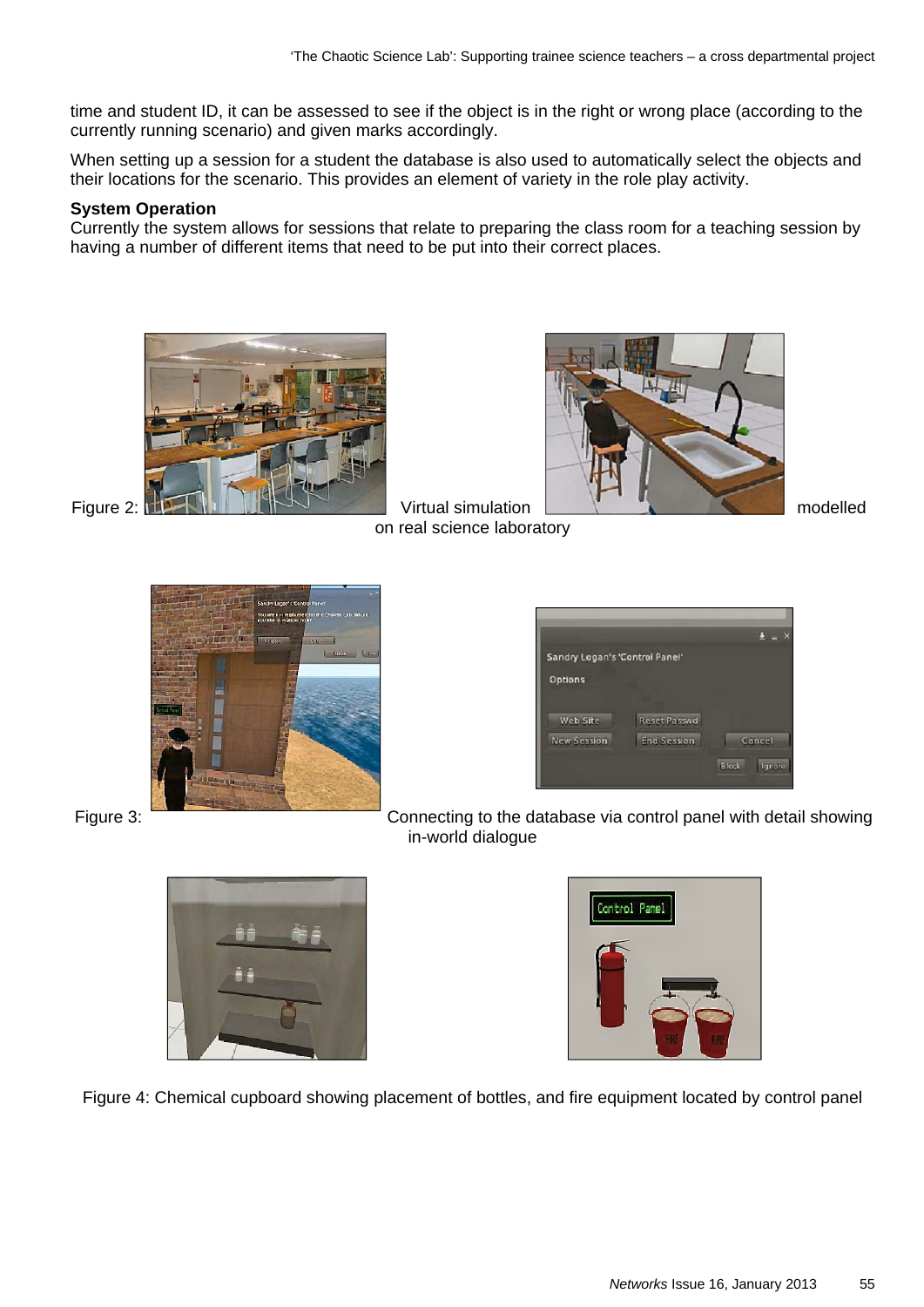| <b>World Name: Second Life</b><br><b>Session Duration: 5m 55s</b> |                                             |                                                                                                   |                |
|-------------------------------------------------------------------|---------------------------------------------|---------------------------------------------------------------------------------------------------|----------------|
| <b>Equipment Name</b>                                             | <b>Start Position</b>                       | <b>End Position</b>                                                                               | Score          |
| <b>Beaker</b>                                                     | <238.76420, 34.50322, 21.78943> ZERO VECTOR |                                                                                                   | $\Omega$       |
| <b>Bottle Cupboard Door Open</b>                                  |                                             | Closed                                                                                            | $\overline{2}$ |
| <b>Cable Cover</b>                                                |                                             | $\langle 233.55000, 32.70139, 20.79501 \rangle$ $\langle 247.65120, 31.64042, 20.79501 \rangle$ 1 |                |
| <b>Conical Flask</b>                                              | <243.15000, 24.60000, 22.07959> ZERO_VECTOR |                                                                                                   | $\mathbf 0$    |
| <b>Glasses</b>                                                    | <239.01350, 27.81187, 22.05302> ZERO_VECTOR |                                                                                                   | $\Omega$       |
| <b>Lab Stool</b>                                                  | <240.55000, 24.10000, 21.24927> ZERO_VECTOR |                                                                                                   | $\Omega$       |
| <b>Mop Bucket</b>                                                 |                                             | $<$ 240.06130, 14.66950, 21.04804> $<$ 248.28910, 43.54284, 22.51451> 1                           |                |

Figure 5: Session details showing location, timing and scores for the activities

A student can view all their sessions and a member of staff can view all student sessions; both can leave comments on each session. In addition to the scores an individual session may be partly or completely recorded through screen capture software (Hobbs 2012).

#### **Conclusion**

The project has developed a virtual laboratory where students are able to carry out health and safety audits, to develop their awareness of potential hazards and to assess the possible risks involved. This first prototype offers basic laboratory health and safety procedures, with the potential in future to offer a number of scenarios from the basic setup to a highly specialised laboratory with particular apparatus.

The students are able to evaluate the laboratory for safety individually or in groups, and then discuss the issues, and they can carry out a basic health and safety audit and develop their awareness of issues.

The web interface enables user registration and a user record for each session. Each session is recorded with time, date, locations and score for the user as they work through the pre-programmed activities.

The wider aspects of the project are the potential benefits for students on other science courses. A key aspect of the work is that the hazard and risk assessment can be re-visited without impinging on teaching time when students are working extremely hard both at university and at their placement schools. In the future we plan further applications to link to this technology that will support other scenarios useful for trainee teachers and other client groups.

#### **References**

Anglia Ruskin University, 2009. *Anglia Ruskin Second Life Wiki*, [Online] Available at: http:// mojo.csd.anglia.ac.uk/wiki [Accessed 5 July 2012].

Association for Science Education (ASE), 2000. *Safety Reprints*. Hatfield: Association for Science Education.

Bainbridge, W.S., 2007. The Scientific Research Potential of Virtual Worlds. *Science*, Vol. 317, No. 5837, pp. 472-476.

Billinghurst, M. and Dünser, A., 2012. Augmented Reality in the Classroom. *Computer*, Vol. 45, No. 7, pp. 56-63.

Borrows, P., 2006. Health and safety in science education. In Wood-Robinson, V., (Ed.) *ASE Guide to Secondary Science Education*. Hatfield: Association for Science Education.

CLEAPSS, 2008. *Guidance Leaflet PS21: Health and safety in the school laboratory and the new science teacher*. Uxbridge: CLEAPSS.

CLEAPSS, 2009. *Guide G238: Health & safety induction and training of science teachers*. Uxbridge: CLEAPSS.

Glynn, M. & Thorn, R., 2011. Technology Enhanced Learning: A Story from Higher Education in Ireland. *EDULEARN11 Proceedings*, pp. 3140-3147.

Health and Safety at Work Act 1974. London: HMSO.